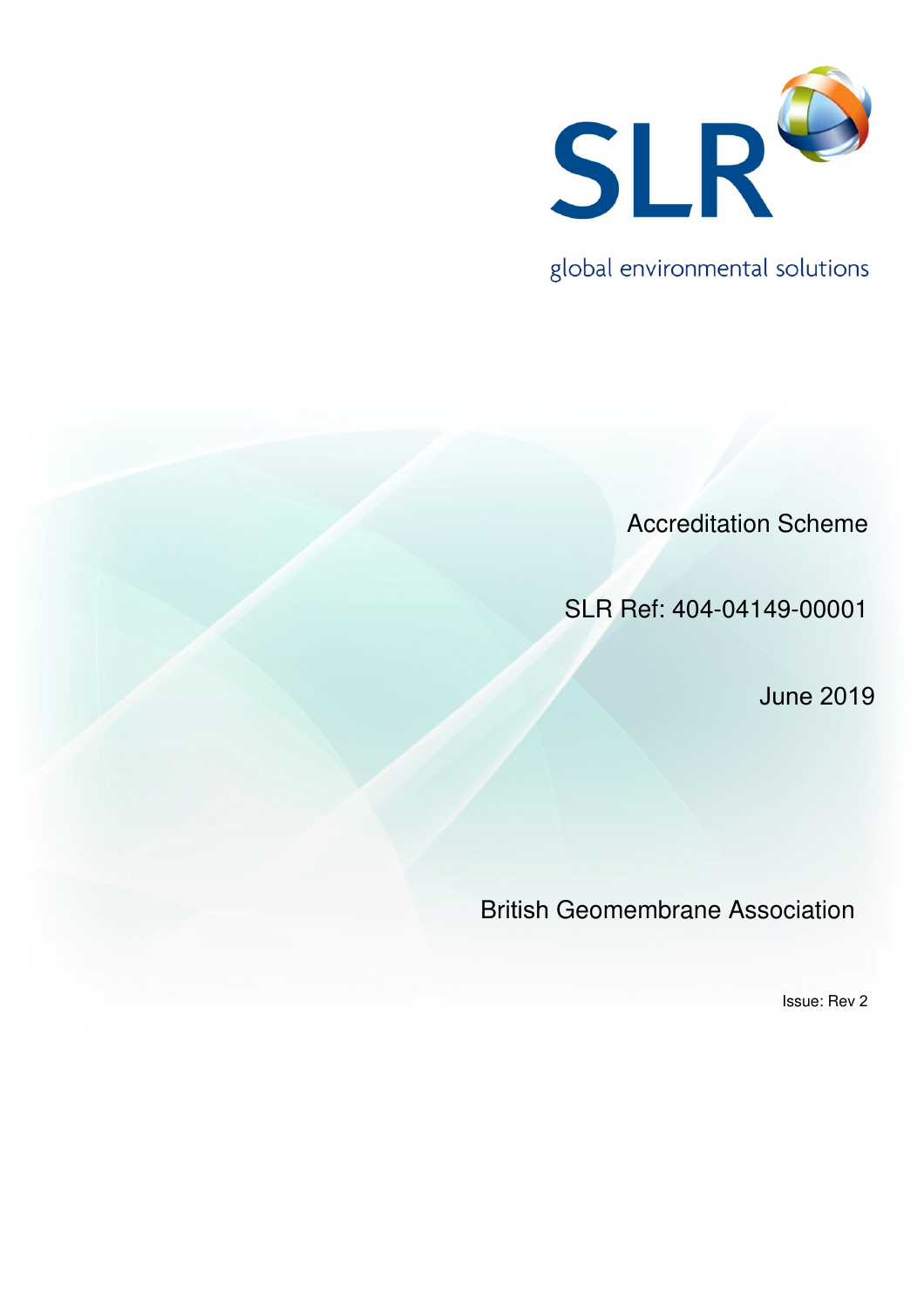# **CONTENTS**

| 1.0 |     |  |  |
|-----|-----|--|--|
|     | 1.1 |  |  |
|     | 1.2 |  |  |
|     | 1.3 |  |  |
| 2.0 |     |  |  |
| 3.0 |     |  |  |
|     | 3.1 |  |  |
|     | 3.2 |  |  |
| 4.0 |     |  |  |
|     | 4.1 |  |  |
|     | 4.2 |  |  |
|     | 4.3 |  |  |
|     | 4.4 |  |  |
|     | 4.5 |  |  |
| 5.0 |     |  |  |
|     | 5.1 |  |  |
| 6.0 |     |  |  |
|     | 6.1 |  |  |
|     | 6.2 |  |  |
|     | 6.3 |  |  |
|     | 6.4 |  |  |
| 7.0 |     |  |  |
|     | 7.1 |  |  |
|     | 7.2 |  |  |
|     | 7.3 |  |  |
| 8.0 |     |  |  |
|     | 8.1 |  |  |
|     | 8.2 |  |  |
| 9.0 |     |  |  |
|     |     |  |  |

# **TABLES**

|--|--|--|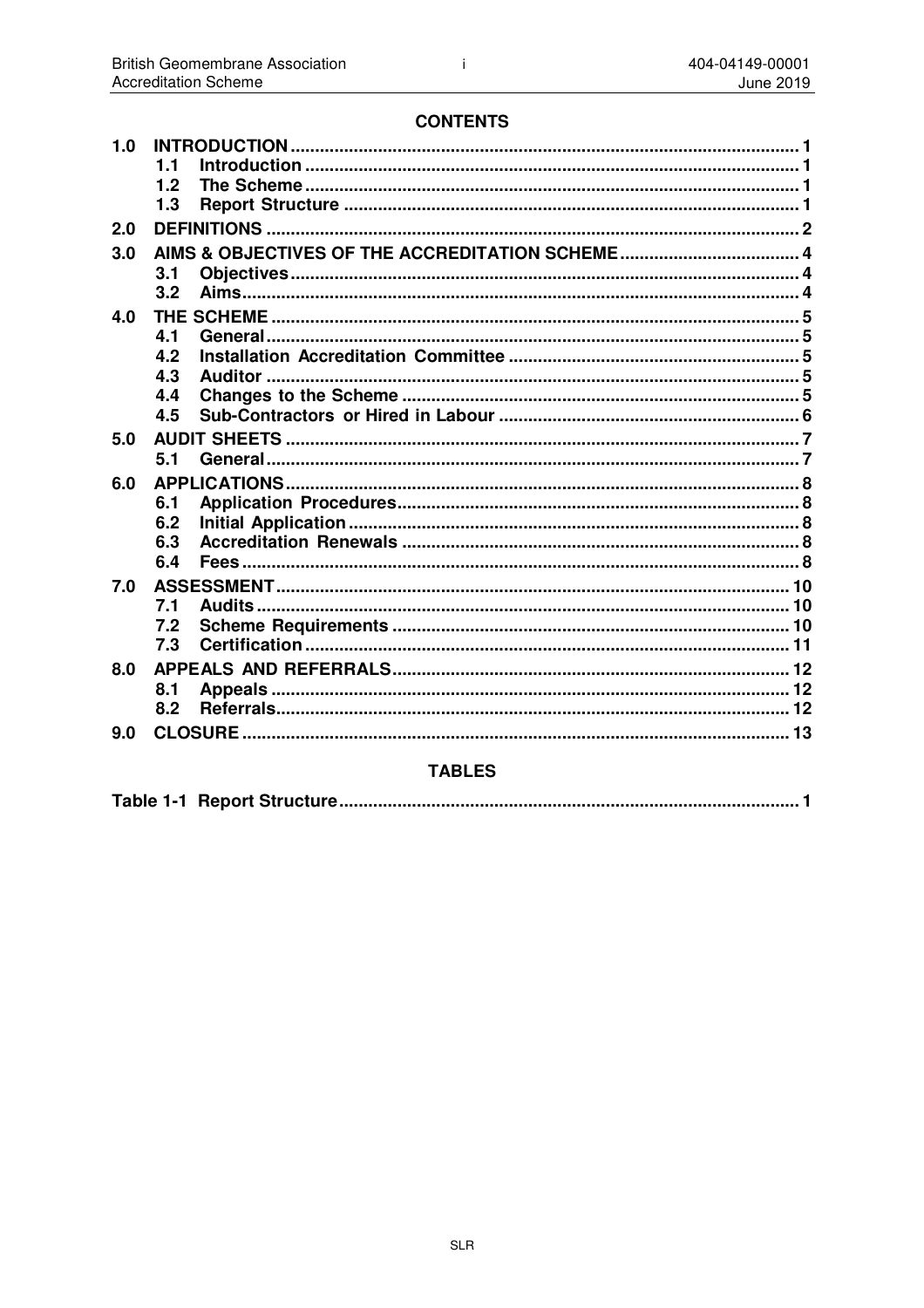# **1.0 INTRODUCTION**

### **1.1 Introduction**

This purpose of this scheme is to accredit installation companies. Further details of the accreditation process are provided below. The scheme covers all environmental protection projects using geosynthetic liners including geomembranes and Geosynthetic clay liners (GCL)

### **1.2 The Scheme**

The documents forming the accreditation scheme consist of the following:

- this document, which sets out the scheme rules and how the scheme will be managed;
- a set of auditing sheets which set out the accreditation requirements and will be used to undertake the audit process;
- ancillary documents such as applications forms.

Further information is presented below:

The structure of the accreditation scheme shall comprise the following;

- initial application by the installer to join the scheme (including application form and documentation);
- review of application and submission by TWI;
- audit of installer at head office:
- audit of installer on site:
- accreditation conferred on installer or improvement plan provided to meet accreditation requirements;
- renewal of Accreditation.

BGA members and non-members a re eligible to apply for accreditation. BGA membership does not affect accreditation.

This scheme is not limited to the UK and installers from outside the UK can apply.

However, any costs associated with audit travel and accommodation in addition to the normal accreditation fees shall apply.

### **1.3 Report Structure**

The structure of this document is as follows:

| Ref | <b>Section</b>        |
|-----|-----------------------|
|     | Introduction          |
| 2   | Definitions           |
| З   | Aims and Objectives   |
|     | The Scheme            |
| 5   | <b>Audit Sheets</b>   |
|     | Applications          |
|     | Appeals and Referrals |
|     | Closure               |

### **Table 1-1 Report Structure**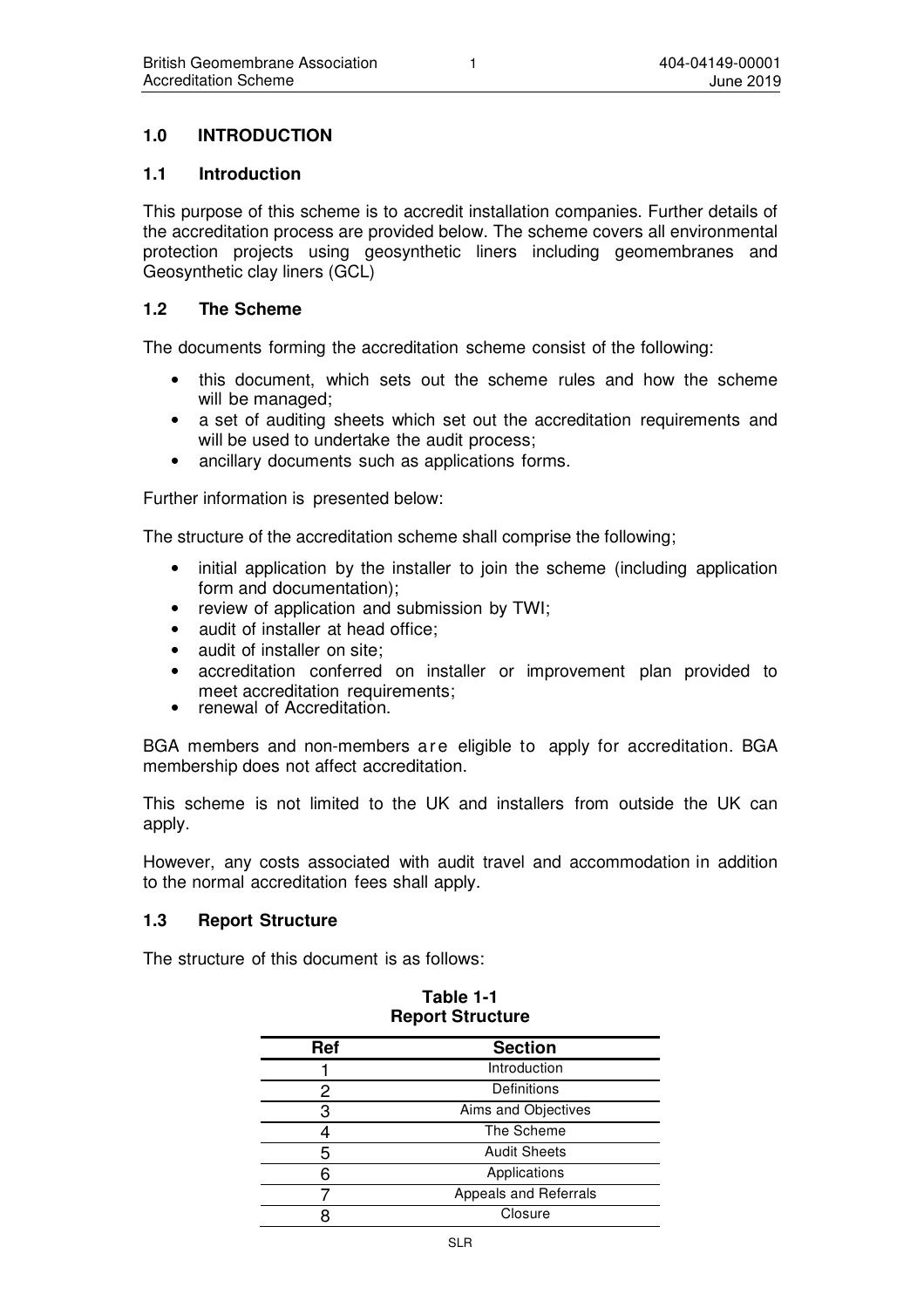### **2.0 DEFINITIONS**

The following definitions shall apply to this Scheme:

**Installer:** A company providing geosynthetic installation services.

**Geomembrane:** The term geomembrane refers to a specific group of geosynthetics. This document relates specifically to polymeric geosynthetic barriers, referred to as geomembrane from here on.

**Geosynthetic Clay Liner (GCL):** Geosynthetic Clay Liners are needle punched environmental reinforced composites which combine two durable geotextile outer layers with a uniform core of bentonite clay to form a low permeability barrier.

**British Geomembrane Association (BGA):** The BGA is the trade association of specialist Geomembrane installers operating in the UK. The BGA represents the interests of its members and their clients and stands for quality installation work, cost effective service provision and, above all, technical excellence in environmental protection

**TWI Limited (TWI):** TWI is one of the world's foremost independent research and technology organisations, with expertise in solving problems in all aspects of manufacturing, fabrication and whole-life integrity management technologies. TWI will administer and manage the accreditation scheme on behalf of the BGA.

**Welding Syllabus:** This is the "TWI/BGA Plastics Joining – Geomembrane Welding". Any reference to the welding syllabus in this document shall refer to the current version of the welding syllabus.

**Environment Agency:** National or Governmental Regulator with authority for relevant work sector (eg the Environment Agency for landfills in the UK).

LFE03 Using Geosynthetic Clay Liners in landfill Engineering<sup>1</sup>.

LFE05 Using Geomembranes in Landfill Engineering<sup>2</sup>.

**Installation Accreditation Committee (IAC):** Committee appointed by BGA to oversee this Accreditation Scheme.

**BGA board**: The main board of the BGA.

**Applicant:** Installation company applying to join this Accreditation Scheme, or existing member, applying for renewal of membership.

**Auditor:** An auditor appointed by the TWI.

**Inspection/Audit:** Site based inspection or auditor undertaken on applicant's works as part of this Accreditation Scheme.

**The Scheme:** this Accreditation Scheme, which shall be administered by TWI on behalf of the BGA.

**Certificate**: Certificate issued to installer to confirm that Accreditation Scheme requirements have been met.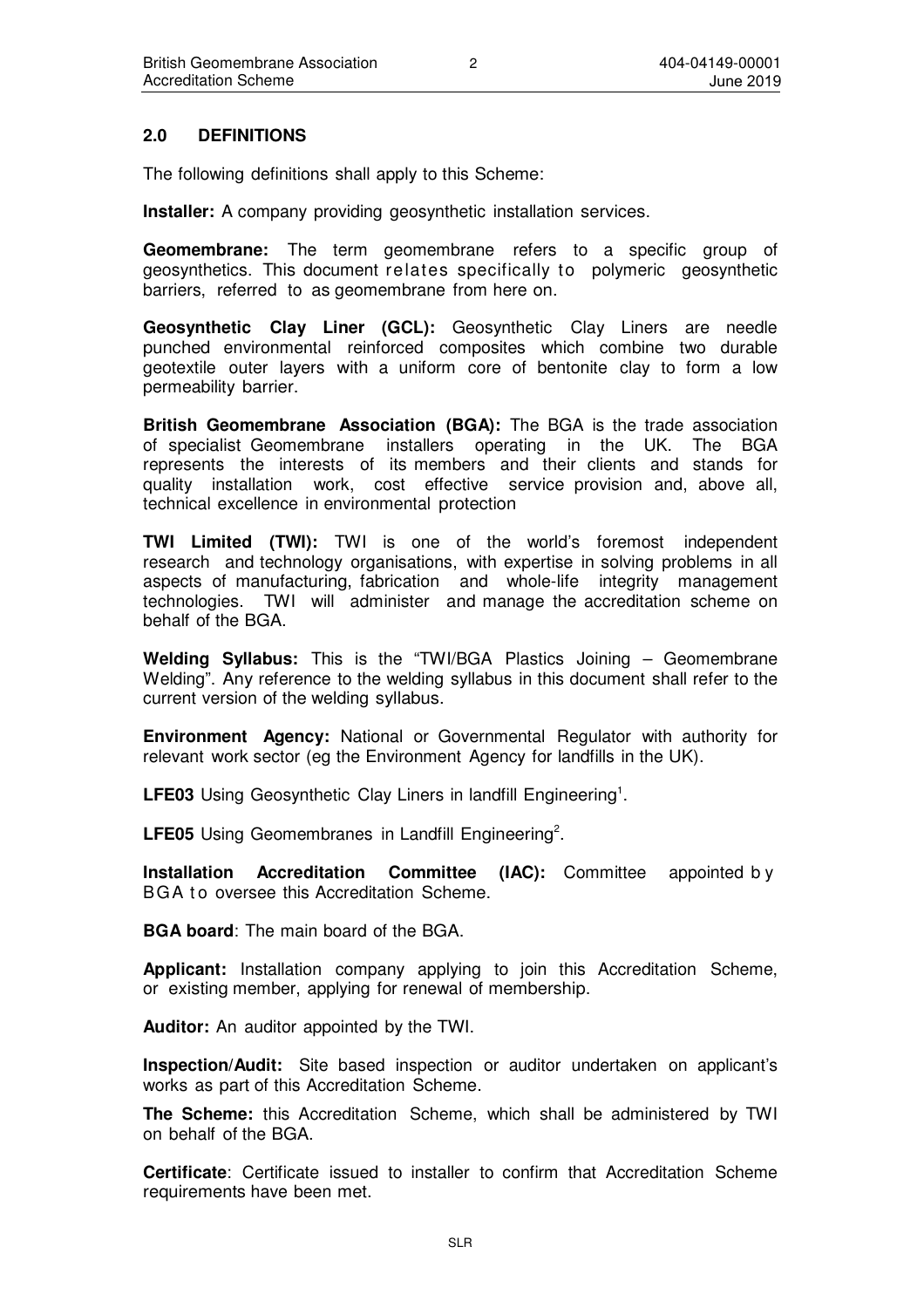**Audit Sheets:** These are a key component of the audit scheme and provide guidance as to the standards the Scheme requires as well as being used for auditing purposes.

 $1$  http://www.environment-agency.gov.uk/business/sectors/108918.aspx

<sup>&</sup>lt;sup>2</sup> http://www.environment-agency.gov.uk/business/sectors/108918.aspx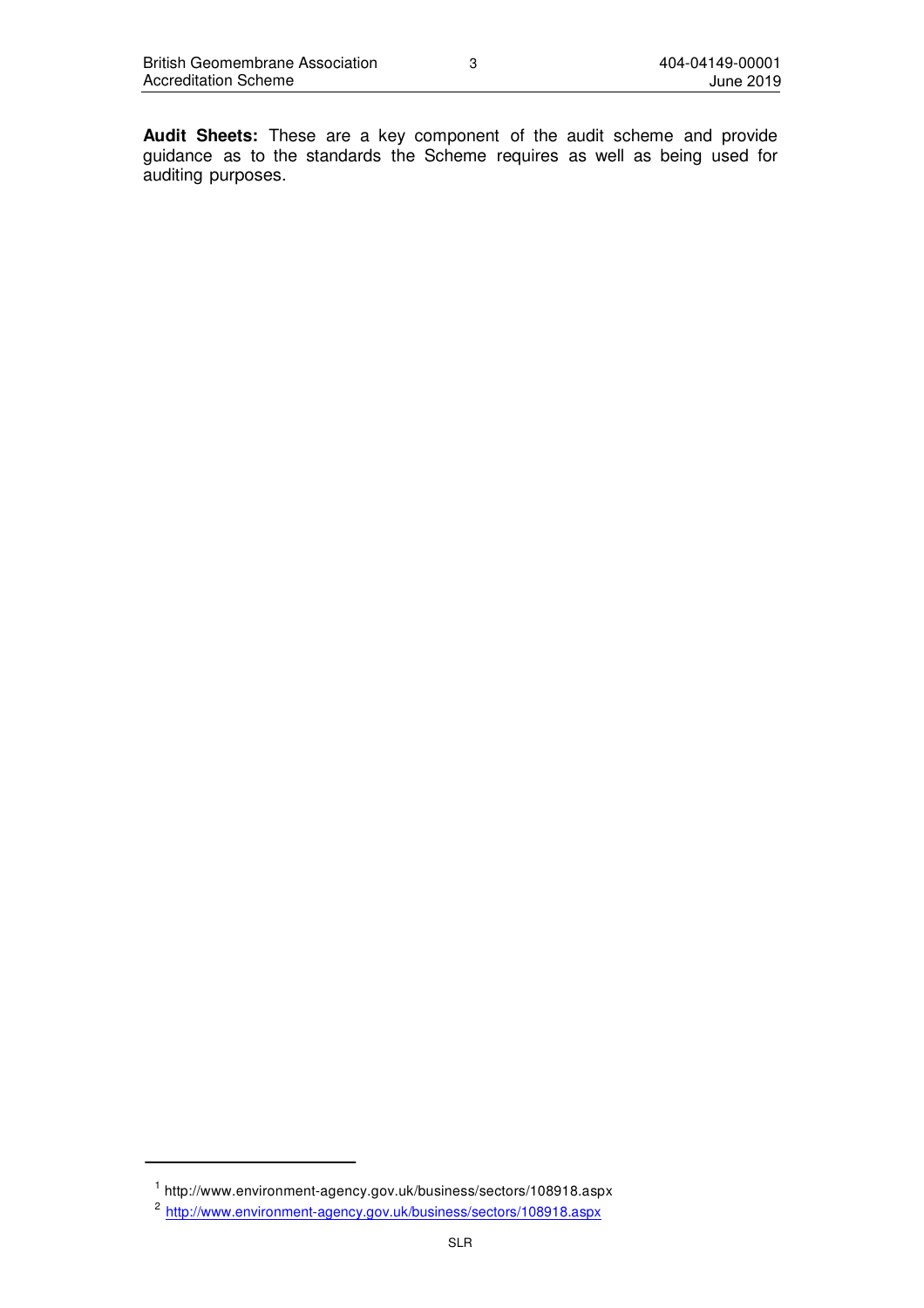# **3.0 AIMS & OBJECTIVES OF THE ACCREDITATION SCHEME**

### **3.1 Objectives**

The principal objectives of this accreditation scheme are:

- to provide an auditable system of accreditation for installers of geomembrane liners for environmental protection; and
- to raise standards in the industry.

### **3.2 Aims**

To achieve these objectives the accreditation scheme has the following aims:

- to set minimum standards to ensure environmental protection;
- to provide guidance on best practice to installers and other industry stakeholders;
- to assure consistent high standards of workmanship through accreditation; and
- to measure and implement continuous improvement.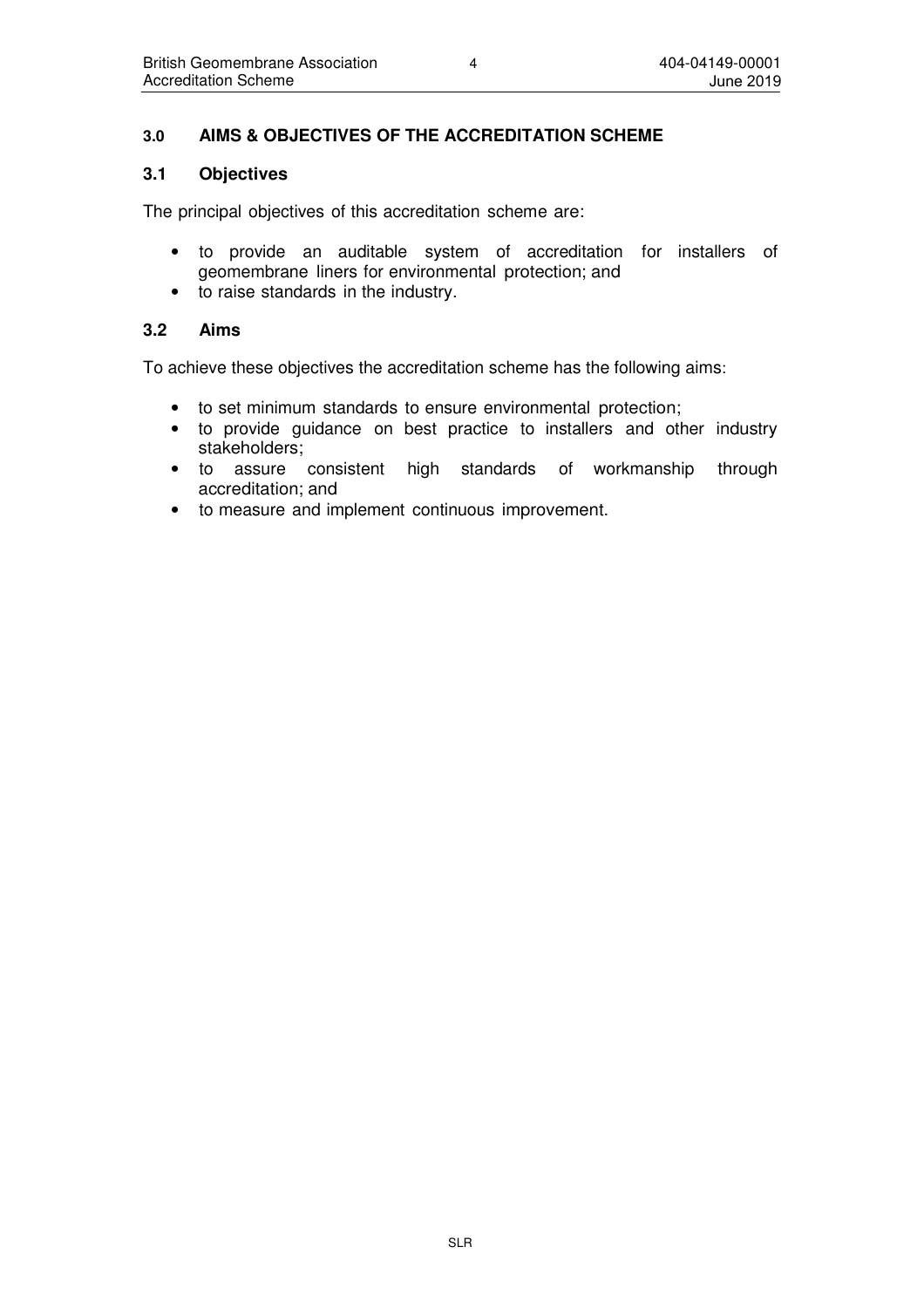### **4.0 THE SCHEME**

### **4.1 General**

Installers achieving accreditation will be listed on the BGA website.

Audit statistics will be tracked and published.

Accreditation may be stated by installers following accreditation. Note Non-BGA members cannot use the BGA logo.

### **4.2 Installation Accreditation Committee**

Members of the IAC will appointed by the BGA board and will represent a cross section of the industry, namely: materials manufacturers, consultants, regulators and clients.

The IAC shall be responsible for:

- overseeing the accreditation scheme;
- approving the Auditor:
- reviewing the objectives and the constituents of the scheme on an at least bi- annual basis;
- advising the BGA Board as to any changes that are required to the scheme; and
- presenting an annual report to the BGA annual general meeting.

Members of the IAC shall undertake an annual audit on TWI. These audits shall include review of information supplied to the Auditor (eg projects worked on, staff present on historic projects) to validate whether submitted information is realistic and correct.

### **4.3 Auditor**

The Auditor will be appointed by TWI and will have a working knowledge of the geomembrane installation industry.

The Auditor will be responsible for:

- undertaking reviews of the application forms;
- undertaking the office based audit; and
- iIdentifying non-conformances and remedial actions following the audit.

### **4.4 Changes to the Scheme**

Changes and updates to the scheme will be made by TWI and approved with majority resolution by the IAC.

Accredited installers will be notified of any changes. Additionally, changes will be notified on the BGA's website. Changes to the Scheme shall come into effect immediately and supersede previous requirements.

TWI shall implement any changes in a timely manner. Installers shall update their staff of any changes.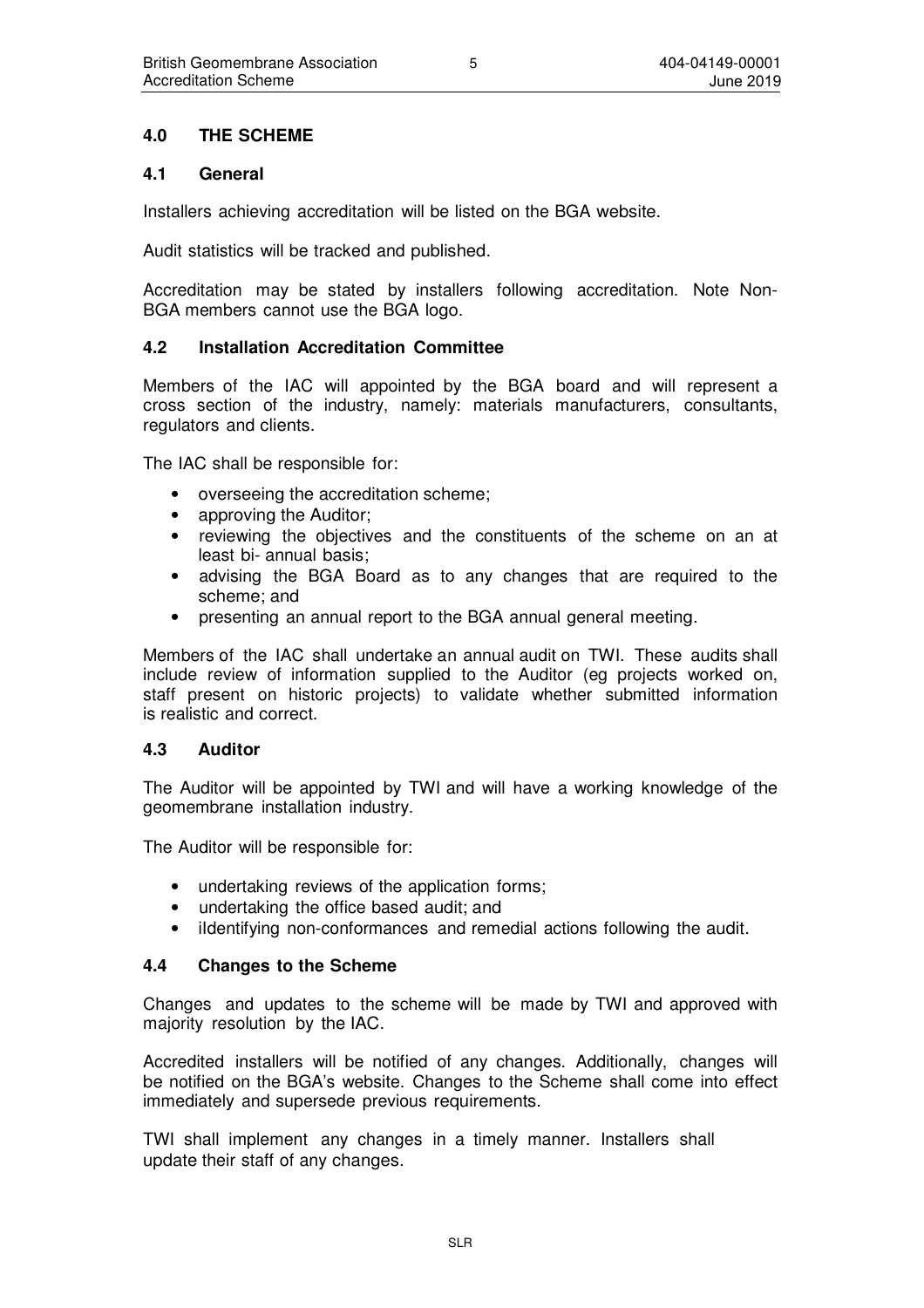### **4.5 Sub-Contractors or Hired in Labour**

Should an installer sub-contract any installation work, then the sub-contractor must undertake installation work in accordance with the installers' accredited working methods.

Should an installer employ labour from another installation company, then the hired in labour must undertake installation work in accordance with the installers' accredited working methods.

In cases where cl 4.5.1 or 4.5.2 apply, it is likely that the Auditor would choose to visit those sites to undertake the site based audit.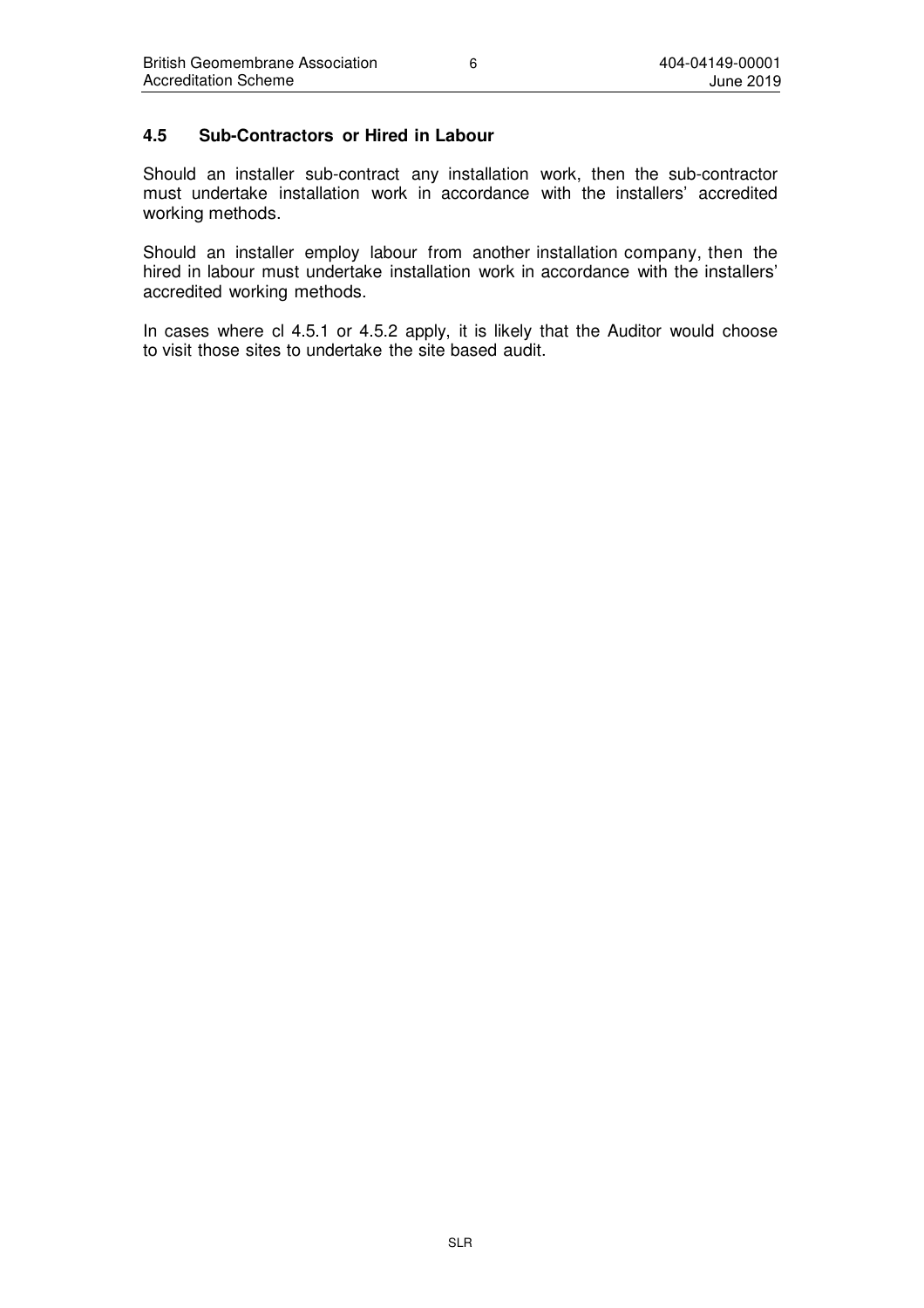# **5.0 AUDIT SHEETS**

# **5.1 General**

The Audit Sheet templates will be prepared by the IAC and approved by TWI.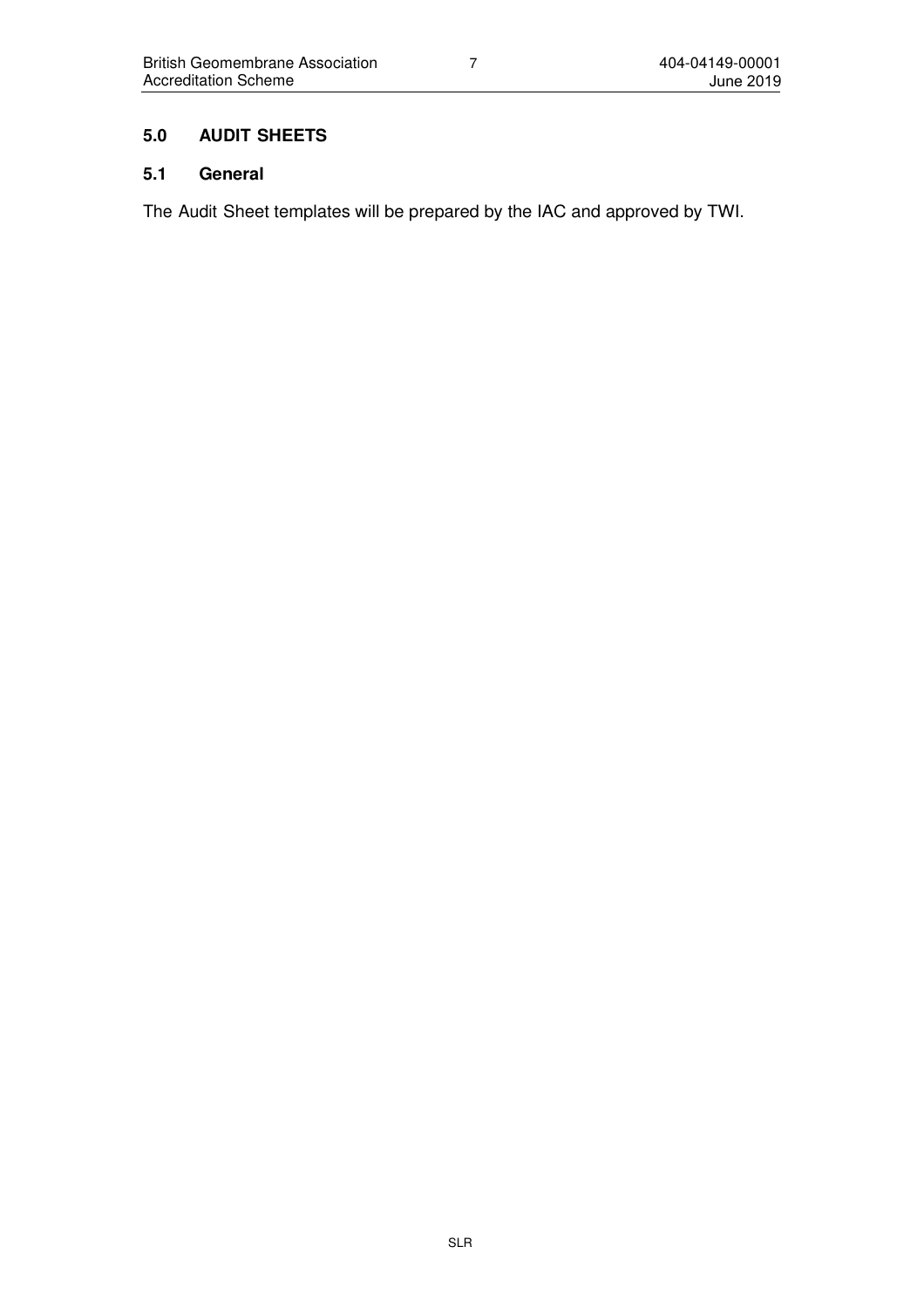# **6.0 APPLICATIONS**

### **6.1 Application Procedures**

Installers shall download an application form from BGA's website $3$ . It is up to the installer to determine that they are ready for an audit as fees for unsuccessful applications will not be reimbursed.

The form requires that the following be submitted:

- Certificate of Company registration;
- VAT Registration number;
- Company address;
- Company insurance details;
- Public Liability Insurance details:
- Health and Safety Policy;
- Environmental Policy;
- Quality policy and management;
- Standard Operating Procedures; and
- Correct Application Fee.

Failure to supply this information will result in the application being rejected.

Applications shall be submitted to TWI at any time of the year.

The installer agrees to disclose any relevant information to TWI, though this will not include commercially sensitive information.

### **6.2 Initial Application**

Following receipt and review of the application form and associated documents, TWI will arrange an audit within 2-3 months.

Audits shall be undertaken on a "first come first served" basis. Failure to supply the required information with the application shall result in the application being placed at the back of the audit list until all required information is received by TWI.

### **6.3 Accreditation Renewals**

The accreditation scheme will be subject to renewal. Accreditation shall be renewed every year. If during the first 2 years, the audit does not result in significant non-conformances, then the following audit will be an interim audit (year 3). Following this full audits and interim audits will continue sequentially unless a significant non-conformance is noted.

Accreditation renewal it follows the same process as new applications, though the installer has to apply 3 months before the expiry of the current accreditation certificate.

### **6.4 Fees**

Fees will be set by TWI, and will be available on the BGA's website.

A discounted fee will be available to BGA Members.

The application fee must be paid in advance to TWI and will be non-refundable.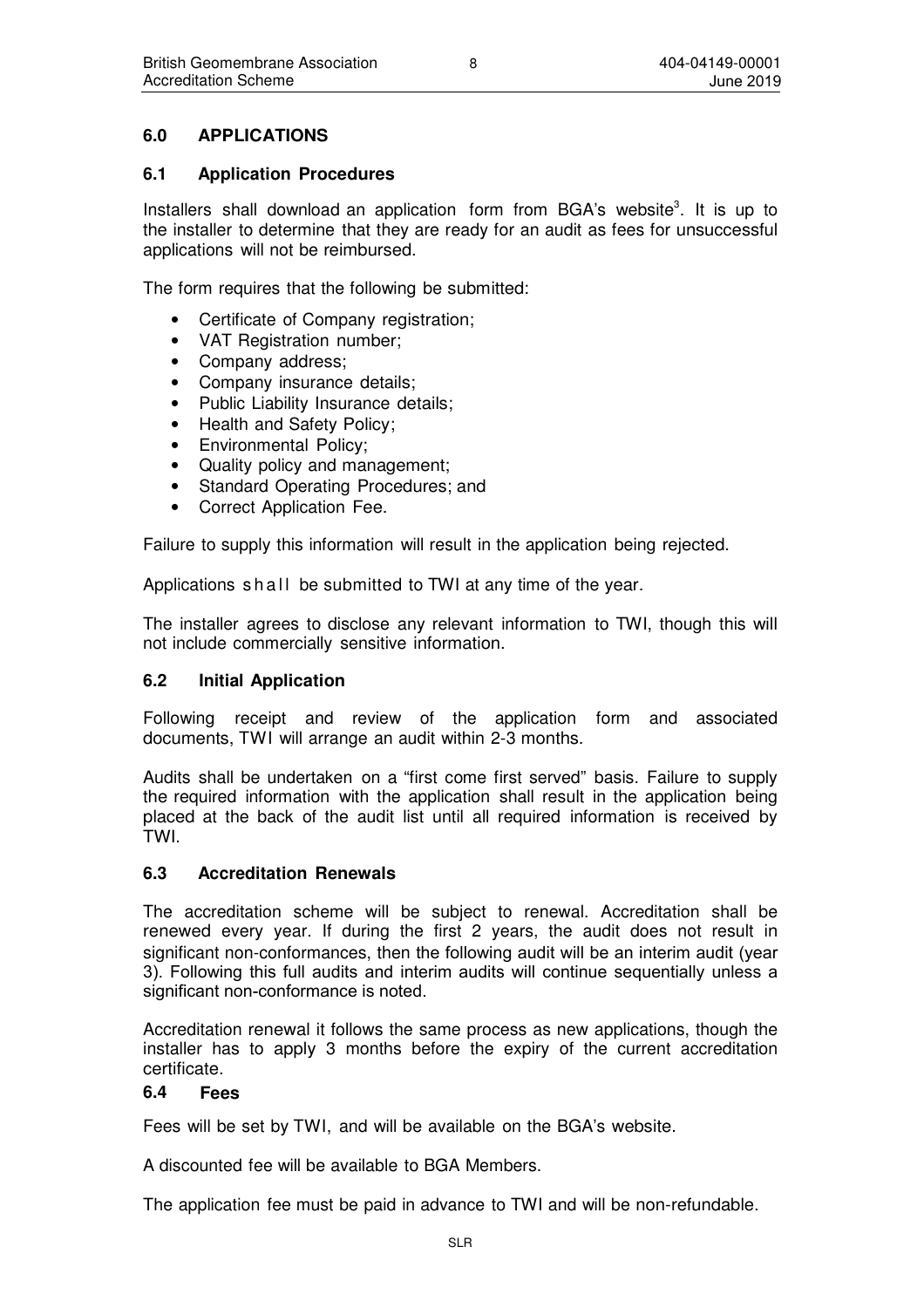Audit fees will be payable directly to TWI or Auditor.

Should an application be withdrawn from the Scheme for whatever reason, there is no obligation for TWI or Auditor to refund the application fee.

Should a certificate be withdrawn for whatever reason, there is no obligation for TWI to refund the application fee.

<sup>3</sup>www.britishgeomembraneassociation.co.uk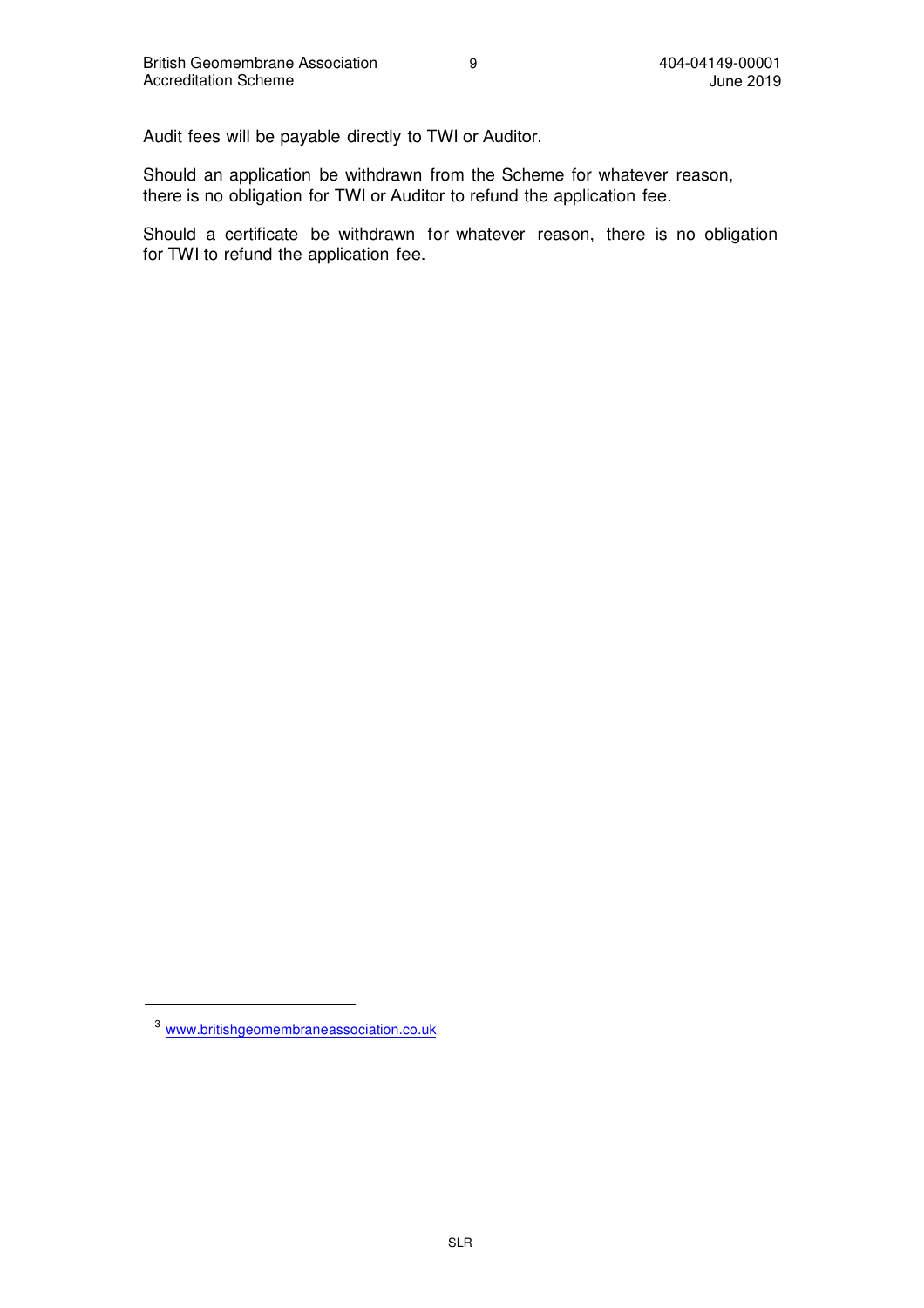# **7.0 ASSESSMENT**

### **7.1 Audits**

The Auditor shall assess conformance with the Scheme using an audit (or audits). Any audit shall include:

- Part 1: an assessment of the application information;
- Part 2:an audit of records held at the head office; and
- Part 3: an unannounced site inspection/audit of an installation project.

Audits shall be undertaken using the Audit Sheets.

All audits shall be carried out by TWI's approved Auditor.

A renewal (interim) audit shall be undertaken not less than 2 months before the expiry of the current certificate and upon receipt of a renewal application from an installer. An interim audit will include Part 1 and either Part 2 or 3.

Additional audits may be undertaken at the discretion of the TWI and the installer would be liable for these audit costs.

Following the audit, if there are significant non-conformances, the auditor shall notify the installer so that steps can be taken immediately to rectify them.

Non-conformances identified by the auditor shall be corrected by the installer and corrective action evidence submitted to the auditor within **3** months of the audit.

The auditor shall assess corrective action within 3/4 weeks of receiving it and may undertake an additional visit, at an additional cost to the installer.

During the office audit, the Auditor shall be given access to the records of all installation work undertaken in the past 12 months. The Auditor shall choose 2 projects to audit.

### **7.2 Scheme Requirements**

The scheme requirements and criteria are presented in the Audit Sheets which are available on the BGA website and shall include the following:

- environmental protection management;
- health and Safety including equipment and machinery;
- technical ability:
- supervision and site management; and
- training and technician appraisal.

Each of the sections will be assessed on a number of predetermined criteria.

The auditors may, at their discretion, visit the Head Office, regional offices, workshops, sites and any other locations that they deem necessary in order to undertake the audit.

The company being audited agrees, as a condition of the audit process, to give access to personnel, records, documents and other information that the auditors deem necessary to reach a decision.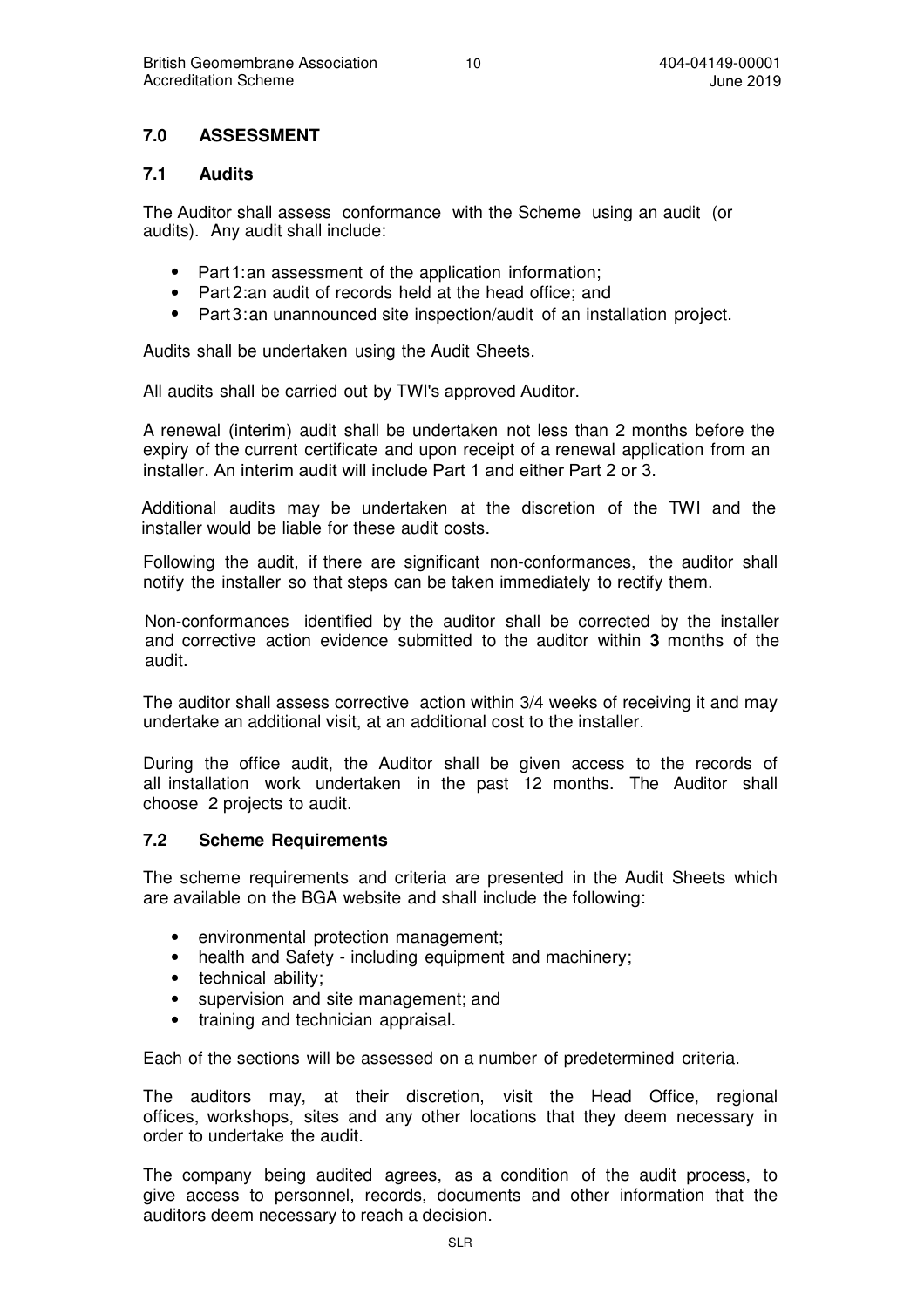The standard will be reassessed annually by the IAC with TWI. It may be raised over time to encourage the raising of industry standards.

### **7.3 Certification**

.

Following a successful audit, the installer will be issued with a certificate of accreditation, which is not transferrable by TWI. Working towards accreditation certificates will be issued by the auditor.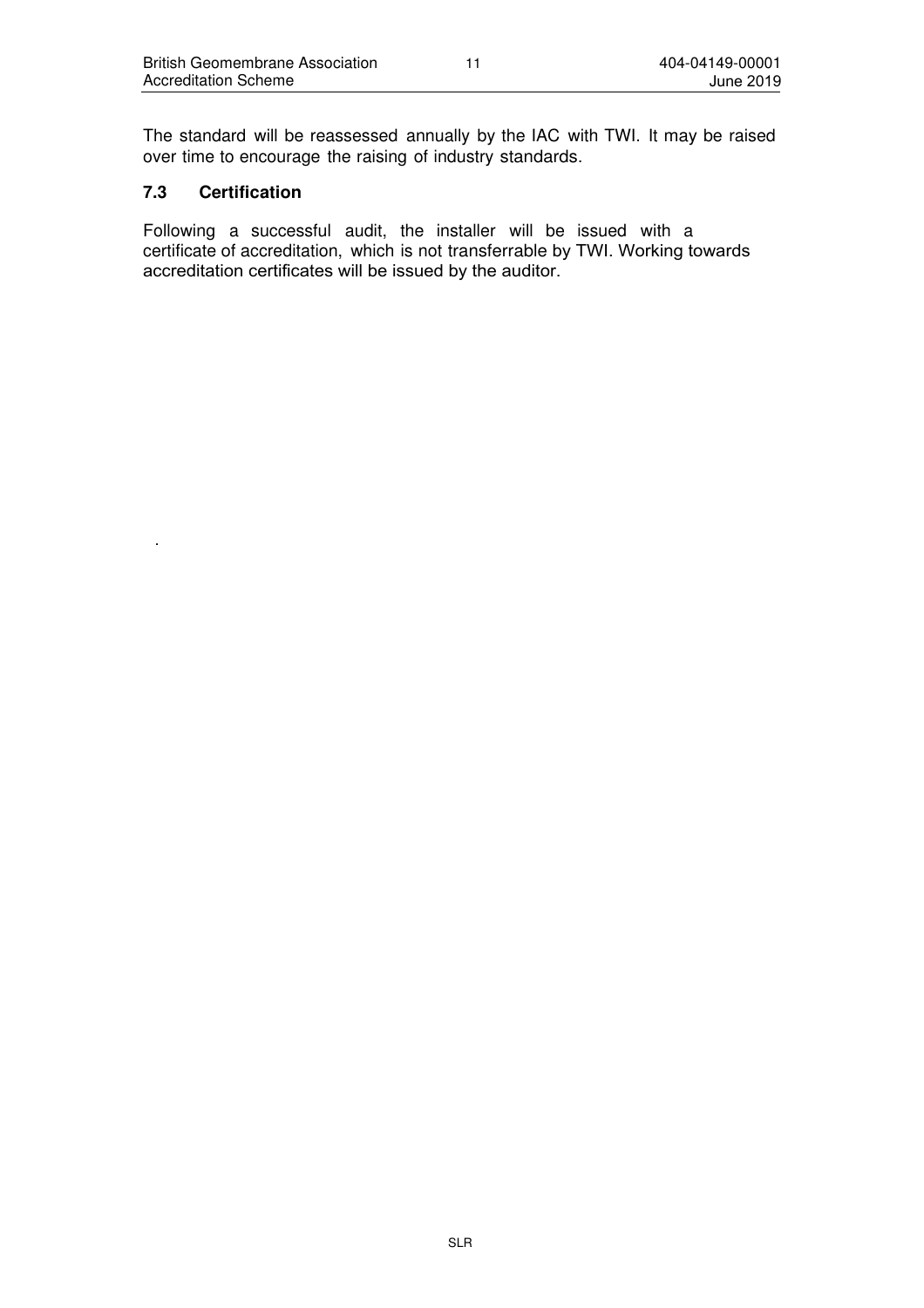### **8.0 APPEALS AND REFERRALS**

### **8.1 Appeals**

In the case of dissatisfaction with the outcome of an Audit, the applicant can appeal to IAC.

The Appeals Committee would consist of an officer of the BGA, a member of TWI staff, plus a minimum of 2 members of the IAC.

An appeal fee ( to be determined by the IAC) would need to be lodged with the treasurer of the BGA prior to the appeal being heard. The fee would only be refunded if the appeal was successful ie accreditation was granted,

### **8.2 Referrals**

The Scheme will allow referrals (relating to non-conformances) from regulators or CQA consultants, or Clients.

Following 2 separate referrals from different third parties, the IAC would consider the referrals, and could if necessary, instruct the Auditor to undertake a re-audit. The installer would be required to provide an application fee and submit all required application documentation.

An audit would then be undertaken in accordance with Section 7.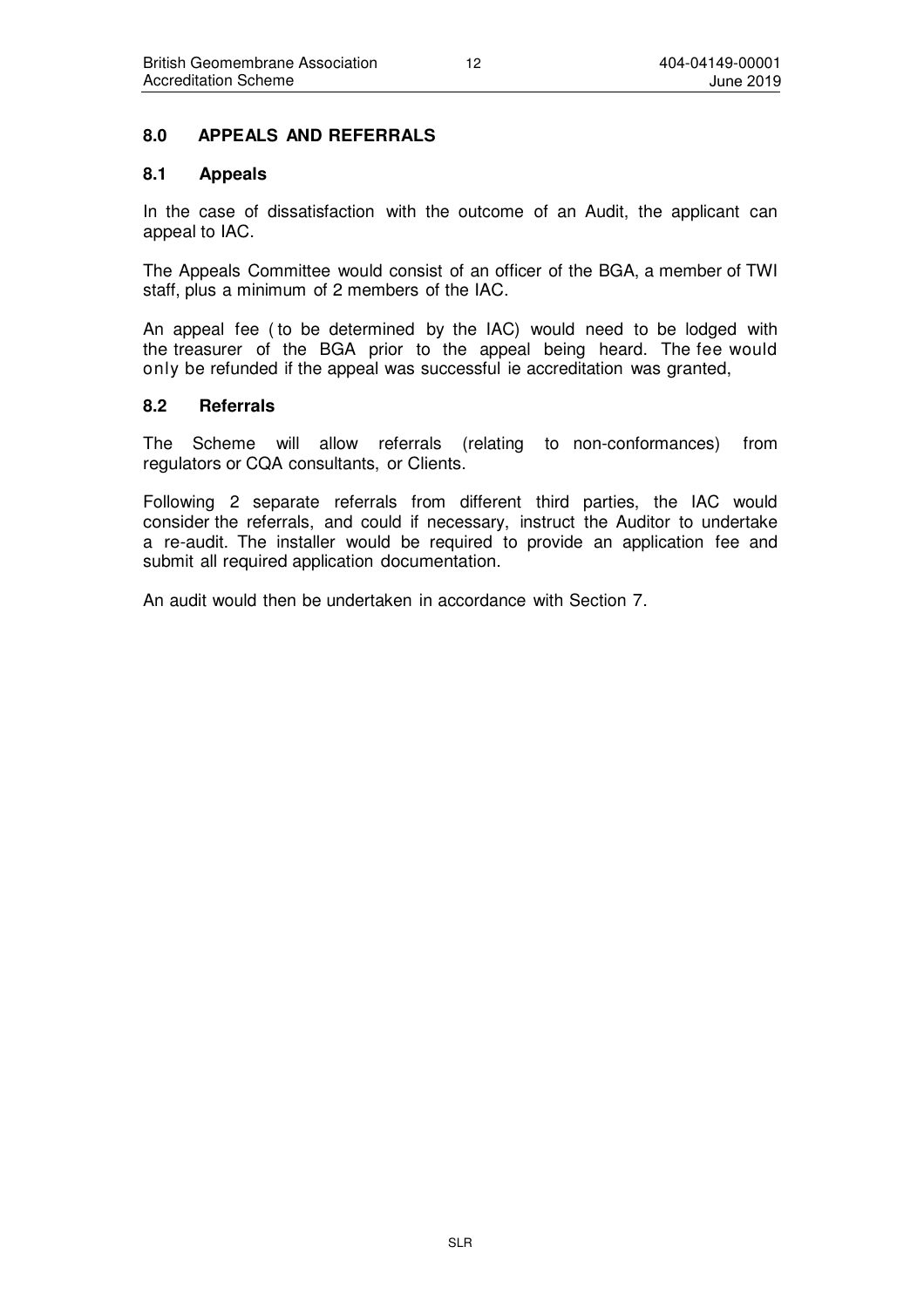# **9.0 CLOSURE**

This report has been prepared by SLR Consulting Limited with all reasonable skill, care and diligence, and taking account of the manpower and resources devoted to it by agreement with the client. Information reported herein is based on the interpretation of data collected and has been accepted in good faith as being accurate and valid.

This report is for the exclusive use of BGA; no warranties or guarantees are expressed or should be inferred by any third parties. This report may not be relied upon by other parties without written consent from SLR.

SLR disclaims any responsibility to the client and others in respect of any matters outside the agreed scope of the work.